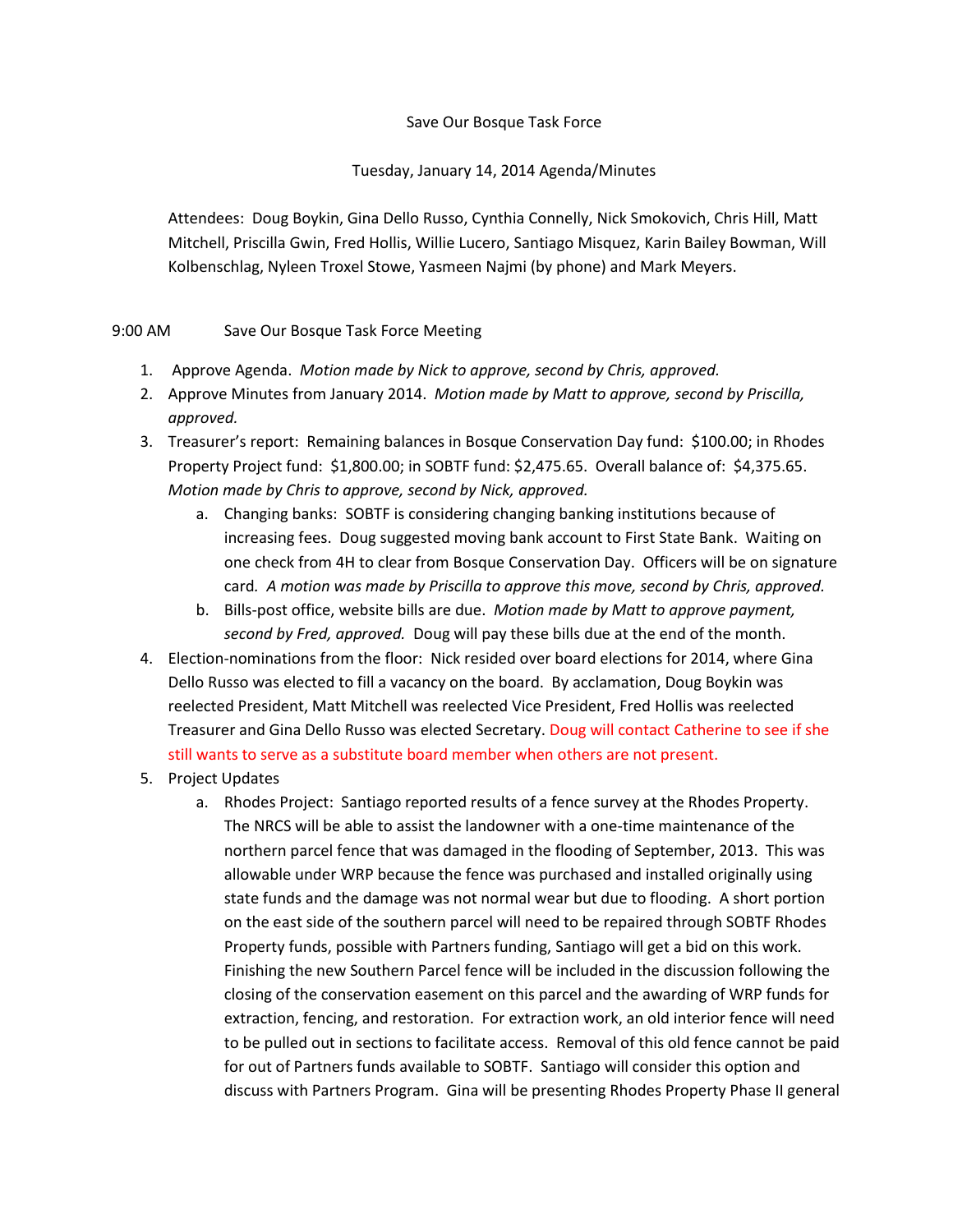design to the Middle Rio Grande Endangered Species Collaborative Program to begin discussions on possible support from that program with project implementation.

- b. Partners for Fish & Wildlife Projects: There is \$11,923.65 balance available from Partners to work on SOBTF projects. Nyleen is working with Partners to make sure this funding is allocated soon. Santiago will get her an estimate on the Rhodes Property fencing needs. The other three existing, funded projects being considered for funding include the Savaadra parcel, the Mitchell parcel, and the Gonzales parcel.
- c. Riverine Parks/SNA: The "ribbon" Wildland/Urban Interface or WUI project to clear salt cedar and Russian olive from the strip of land between the Low Flow Conveyance Channel and the Riverside Drain is close to getting started. Notice to proceed has been submitted. Start date approximately February 1. They will first work from Otero Street south to the Hope Farm crossing, then north from Otero Street to the North Flood Control, then south from Hope Farm crossing to Brown Arroyo, then north from North Flood Control to Escondida Bridge. It is assumed there will be remaining funds to work in the areas of the riverine parks. This work is funded through state severance funds. Some cabling and fencing in parks could also be done while they are there. NMT community garden would like some of the chips, Fred will work with them.
- d. Healthy Kids Socorro: Cynthia is working with the City on another grant to help connect biking trails, roads, and bridges. They would like to assist with connecting river parks to bike paths. She asked for and received SOBTF support for this project.
- e. Other: 1) Cottonwood pole harvesting will be done on February  $12^{th}$  and  $13^{th}$  at Bosque del Apache NWR. Poles will go to various properties in the valley. Nyleen and Will are the leads on these planting projects. Volunteers are welcome to assist. 2)the Memorandum of Understanding or MOU between agencies participating in the SOBTF is now with BLM to review and hopefully sign. The Middle Rio Grande Conservancy District is also reviewing. Socorro County has signed, thanks to Fred for taking care of that. Doug will send out final version to all agencies for signature. 3) The SOBTF has been asked to host raffles for the County Firewise committee to assist them is bringing more interest to their events. The discussion centered on how well the two efforts dovetailed because all but one firewise locales are in the bosque. *A motion was made by Nick and seconded by Chris to support the Firewise committee in this way. With one amendment putting a one year timeframe on this partnership, the motion was approved.*
- 6. Other Agenda Items: The Corps of Engineers Levee Project in the Socorro area is said to be starting in March. No one from the Corps has contacted the SOBTF yet about the riverine parks and possible impacts or improvements possible while this project is being done. Doug will follow up with them on this.
- 7. Individual Reports: Cynthia reported that there is a Healthy Kids Socorro community stakeholders meeting at Findley Gym on February 27 from 5:30 pm to 6:30 pm. Soup provided. Matt reported that he has established and signed a conservation easement on his floodplain property. Congratulations Matt and Stephanie. Santiago reported that the NRCS reorganization is underway. A new acting District Conservationist for our area is Stan Towner. Karin reported